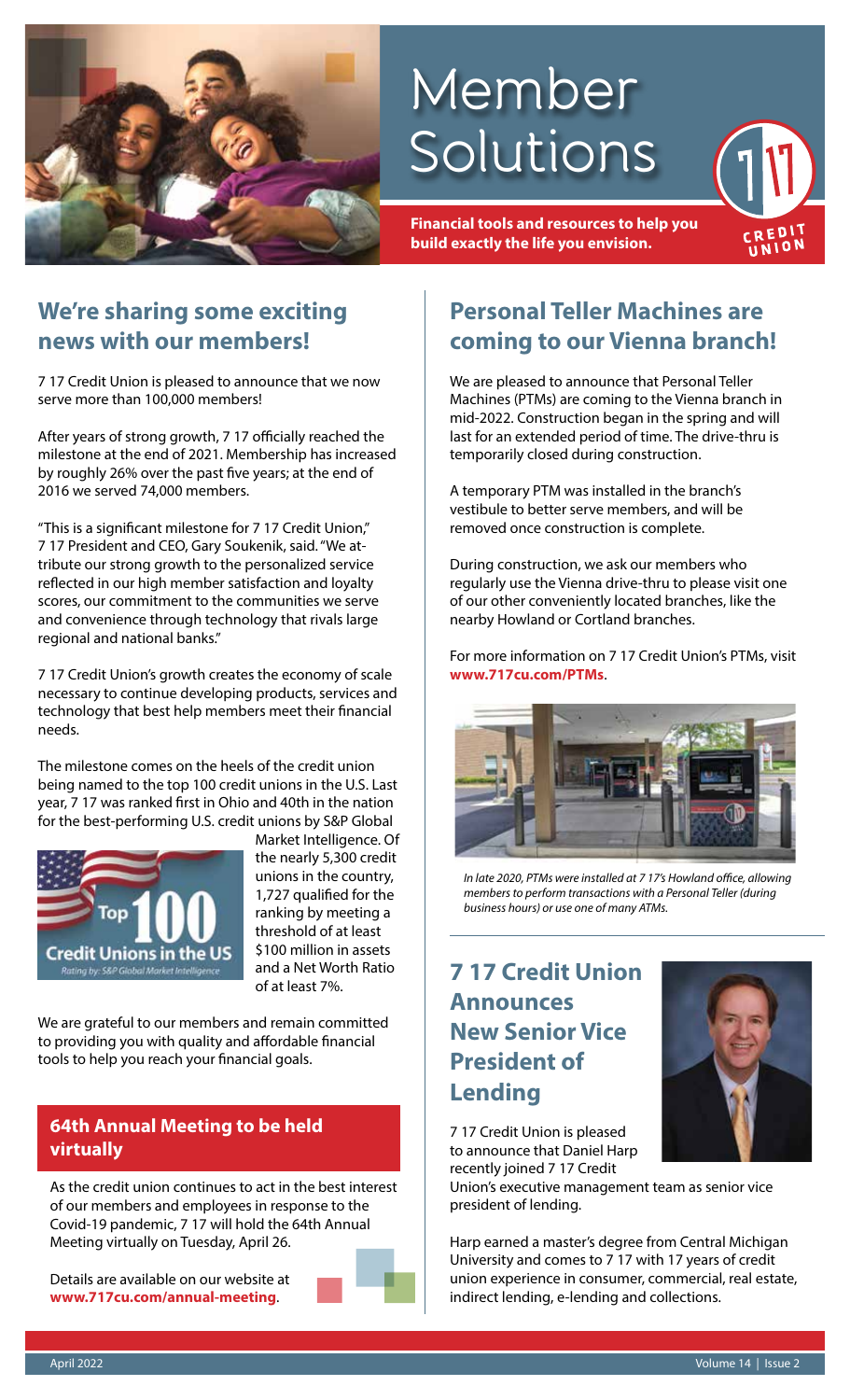### **Sign up for our weekly blog notifications**

Get financial tips at your fingertips! Sign up at **www.717cu.com/blog** to receive our latest Financial

Fundamentals blog articles delivered directly to your email with our weekly notification.



**Open new deposit accounts online within NetWorth24 and our top-rated mobile app**



Members can easily and securely access online account opening for select deposit accounts through NetWorth24 Online Banking and our top-rated mobile

banking app. Members can use the option to open new deposit accounts or additional suffixes like certificates (all types), money markets, savings and checking. This feature is only available for personal accounts. Online account opening remains available on our website at **www.717cu.com/openaccount**.

### **Get double ScoreCard® Rewards Points while making home improvements**

For a limited time, 7 17 Credit Union is offering double ScoreCard Rewards Points\* on your home improvement purchases!

Between April 1 and June 30, 2022, all 7 17 Visa® Platinum Rewards Credit Cardholders will earn two points for every \$1 spent at home improvement stores. The good news is this bonus feature has been automatically added to your credit card; there's nothing you need to do! Visit **www.717cu.com/double-points** to learn more! Remember, your ScoreCard Rewards Points can be redeemed for amazing merchandise, travel discounts, gift cards, or cash back!

\*This offer is valid on qualifying purchases made at hardware stores (MCC 5251), nurseries, lawn and garden (MCC 5261), glass store (MCC 5231), lumber and building (MCC 5211), paint and varnish (MCC 5198) and home supply warehouse (MCC 5200) during the promotional period of April 1 and June 30, 2022. Bonus ScoreCard Rewards Points will be credited to your account within 30 days after this promotional period ends. Contact us for complete details. Note: qualifying purchases are at the sole discretion of ScoreCard.

### **Increase your rewards points**



Earn points faster! Members with a 7 17 Visa Debit Card can have their ScoreCard Rewards Points added to their Visa Platinum Rewards Credit Card ScoreCard points! With your Debit Card, you get one point for each \$2 you spend.\* Simply log into **www.ScoreCardRewards.com** to add your Debit Card and combine your ScoreCard points.

\*Every time you use your Visa® Debit Card and say or push the CREDIT option for your purchase you will receive one point for every \$2 you spend. Reward points are earned on net purchases only (purchases minus returns/credits). Reward points are not earned on transactions made using a Personal Identification Number (PIN). Members using contactless cards can earn points as long as they don't enter their PIN number when checking out.

### **Now is the time to reimagine your home with a 7 17 Home Equity Line of Credit!**

Are you tired of staring at the same four walls? Just imagine what you could do to refresh your home with a Home Equity Line of Credit from 7 17 Credit Union. Use the money to create that much needed home office; update your kitchen or create an outside oasis in your backyard. Our competitive rates and low monthly payments make the choices almost endless. It's yours to make, and we'll help you every step of the way.

#### **Open a new Home Equity Line of Credit today and enjoy these additional perks:**

- Monthly payments as low as \$125\* when you borrow \$10,000
- Fast, convenient VISA® access to your money
- Closing costs savings\*\*
- Sign your documents from the comfort of your home **via Electronic Signature.**

**Highly qualified borrowers will enjoy an introductory rate of 2.99% APR\* for the first year**

> **and a fixed rate as low as 3.50% APR\* for an additional 9 years.**

To apply, or for more information about 7 17's Home Equity Line of Credit or any of our other home equity loan options, please visit **www.717cu.com/HomeEquity** or call or visit any one of our local branches.

\*Highly qualified borrowers will receive an introductory 2.99% APR (Annual Percentage Rate) for the initial 1-year draw period and 3.50% APR for the remaining 9-year draw period (for loans up to 80% loan to value). After 10 years from the initial loan closing, your loan rate will become variable and the loan will go into a repayment period with no further draws available. For highly qualified borrowers, the APR during repayment will be Prime plus .00% and may vary monthly based upon the highest Prime Rate published in The Wall Street Journal 30 days prior to the adjustment and will take effect on the first day of your billing period. The Prime Rate as of March 1, 2022 is 3.25%. Your APR may vary based on equity and credit qualifications. During the repayment period, the APR will not go below 4.50% or exceed 15%. Other rates and terms are available for less qualified borrowers. Loans subject to approval criteria, not all applicants will qualify. Call for details. Property insurance required (and flood insurance, if applicable). The minimum payment on your Home Equity Line of Credit will be 1.25% of the balance owed. Payment example: if your balance is \$10,000, your payment would be \$125 (does not include escrow, taxes or insurance).



\*\*Loans subject to a \$50 Annual Fee (waived for the first year on new loans). Closing costs, based on loan amounts, can range from \$197 to \$1,177. Up to \$300 in fees are waived on a new 7 17 Home Equity Line of Credit loan if you advance \$10,000 (new money) with the exception of a Cancellation Fee of \$40. If you fail to maintain an open line of credit for at least 24 consecutive months, the waived fees must be repaid. The refinance of a 7 17 Home Equity Line of Credit loan will not qualify for waived fees. Not valid with any other 7 17 Home Equity special offers. Offer subject to change or withdrawal without notice.

Federally insured by NCUA | Equal Housing Lender © 7 17 Credit Union. All rights reserved.



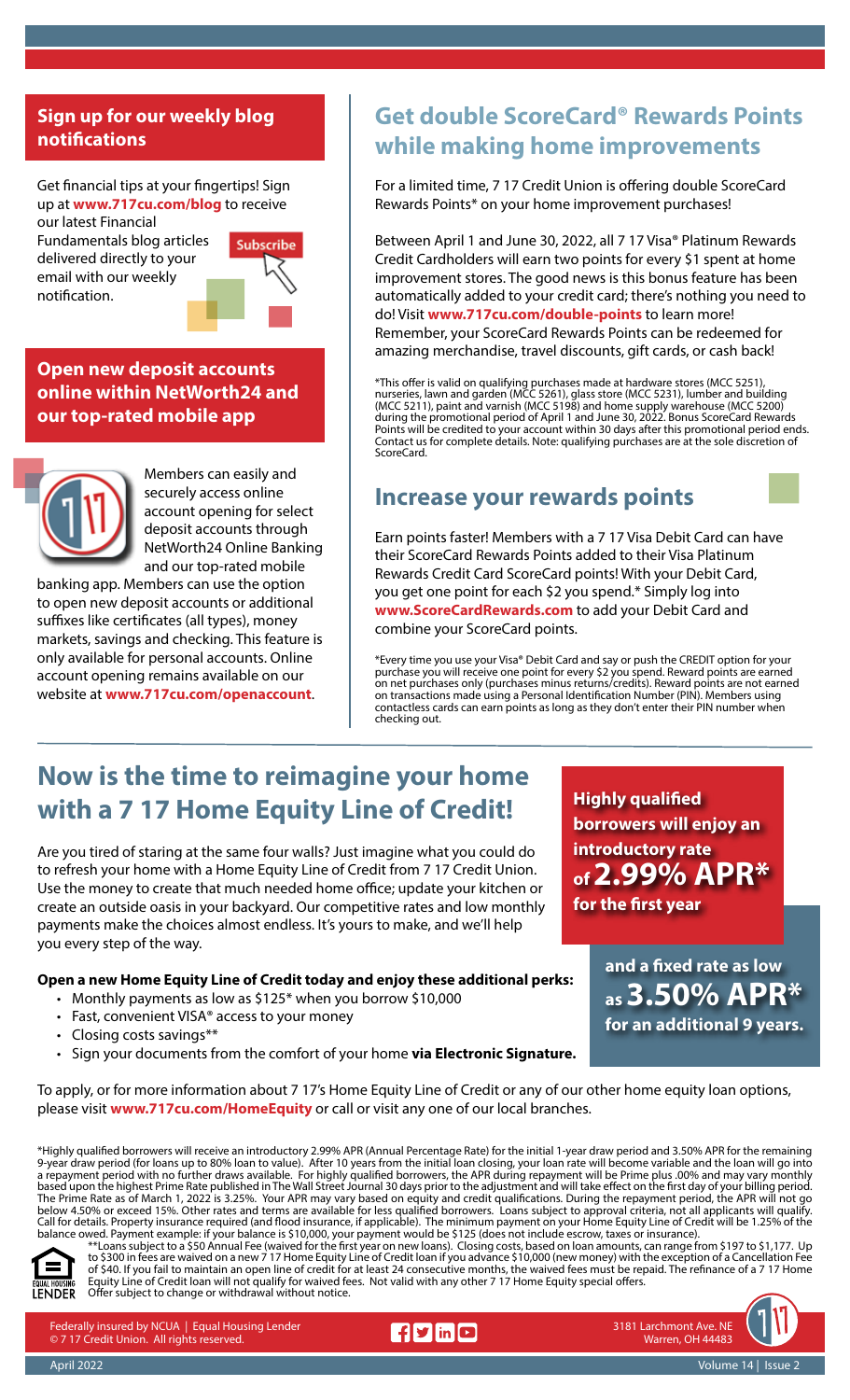

Retirement | Insurance | Investments | Wealth Management

#### **Our Staff**

#### **Your 7 17 Retirement & Investment Group\* team is:**

**RETIREMENT &INVESTMENT** 

CROUP

**Financial Advisors**





William C. Day Paul D. Finch

#### **Associate Financial Advisors**









**Program Coordinator**

**Matthews** 

**Administrative Associate**



Karen Sandrella Samantha

# Katsares

#### **Contact**

Make your no-cost, no obligation appointment by calling: 330–372–8433 or 330–372–8079

### **Wise Decisions with Retirement in Mind**

*Certain financial & lifestyle choices may lead you toward a better future.*

**Some retirees succeed at realizing the life they want; others don't.** Fate aside, it isn't merely a matter of investment decisions that makes the difference. There are certain dos and don'ts – some less apparent than others – that tend to encourage retirement happiness and comfort.

**Retire financially literate.** Some retirees don't know how much they don't know. They end their careers with inadequate financial knowledge, and yet, feel they can prepare for retirement on their own. They mistake creating a retirement income strategy with the whole of preparing for retirement, and gloss over longevity risk, risks to their estate, and potential health care expenses. The more you know, the more your retirement readiness improves.

#### **A goal to retire debt free – or close to debt free?**

Even if your retirement savings are substantial, you may want to consider reviewing your overall debt situation.<sup>1</sup>

**Retire with purpose.** There's a difference between retiring and quitting. Some people can't wait to quit their job at 62 or 65. If only they could escape and just relax and do nothing for a few years – wouldn't that be a nice reward? Relaxation can lead to inertia, however – and inertia can lead to restlessness, even depression. You want to retire to a dream, not away from a problem.

The bottom line? Retirees who know what they want to do – and go out and do it – are positively contributing to their mental health and possibly their physical health as well. If they do something that is not only vital to them, but important to others, their community can benefit as well.

*Continued on other side.*